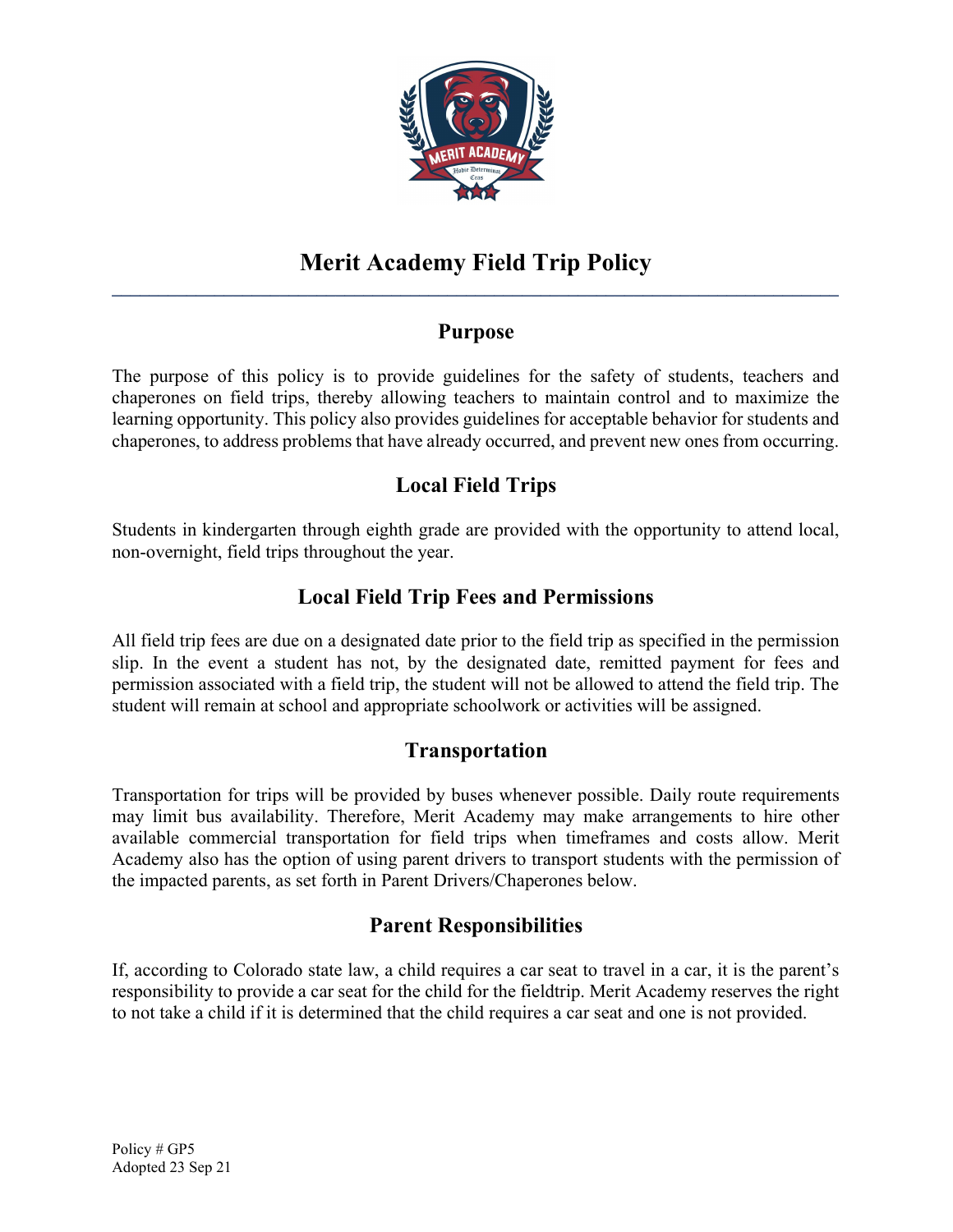

# Parent Drivers/Chaperones

Requests for parent field trip drivers will be made by homeroom teachers or their designee. The responsibility of driving a group of students includes the requirement that all drivers must follow Merit Academy's guidelines and expectations for parent drivers. If a parent fails to follow these guidelines, they may be prohibited from driving in the future.

Parents will indicate their willingness to drive/chaperone on their child's field trip permission form. Parents will be notified if they have been selected as field trip drivers/chaperones. The homeroom teacher or designee will notify volunteers if they are needed for the trip, and will make every effort to provide notification of a field trip at least one week in advance. The teacher will submit a list of drivers to the office in advance so that the office can verify that the drivers' "Authorization to use Privately Owned Vehicles on School Business" form is accurate, current, and complete. Every attempt will be made to rotate parent drivers so that all parents interested in going on a field trip will be given an opportunity.

Parents not selected to chaperone or drive may not attend the field trip with their child unless they have requested in advance, and received, written permission from the teacher to attend. Merit Academy administration reserves the right to deny any parent permission to drive for and/or attend any trip, at any time, for any reason.

Each homeroom teacher, or their designee, will organize the transportation and determine:

- Which students each parent driver will chaperone;
- All students with emergency/rescue medication or medication scheduled to be administered while on the field trip, must be accompanied by a teacher during transportation and at the destination. All medication must be carried and administered by a Merit Academy employee or licensed nurse.
- Departure time;
- Route that will be taken to the destination;
- Where to assemble upon arrival;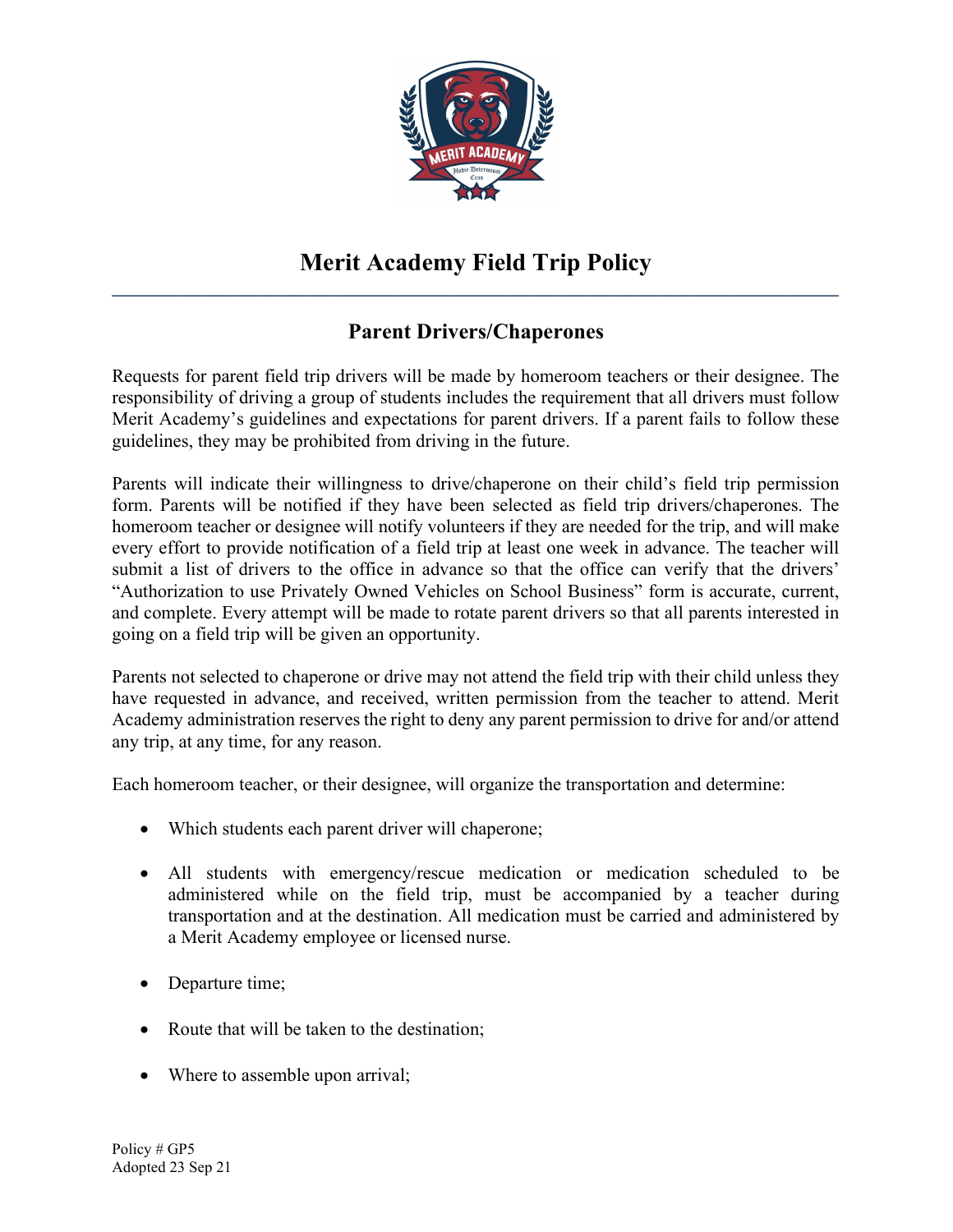

- Where to assemble before departure from the field trip site;
- What to do if a group returns to school before the teacher.

Parent drivers will be provided with the following information:

- A map and contact information for the destination;
- Emergency contact names and phone numbers including the teacher's cell phone;
- Any additional medical information, or medications, required for a student in that parent's group, including who has the medication and information on what to do in an emergency;
- Information on any allergies for students in the parent's group.

# Parent Driver Guidelines

Each chaperone is responsible for abiding by the following guidelines:

- Do not use a cell phone while driving.
- File a current and correct "Authorization to Use Privately-Owned Vehicle on Merit Academy Business" form with the Merit Academy Office, with appropriate proof of insurance. Actually drive the vehicle cited in the information provided to the school.
- Equip the car with the number of seat belts as required by Colorado state law for each child. If a parent is concerned that a child in their car requires a car seat and does not have one, they should bring it to the immediate attention of the teacher. Parents may provide booster seats for children who would be outside of the legal description.
- Provide only G-rated entertainment in the vehicle.
- Do not stop at any location not on the itinerary, unless permission has been granted in advance, in writing, by the teacher.
- Maintain disciplined behavior for all students in the vehicle during the trip.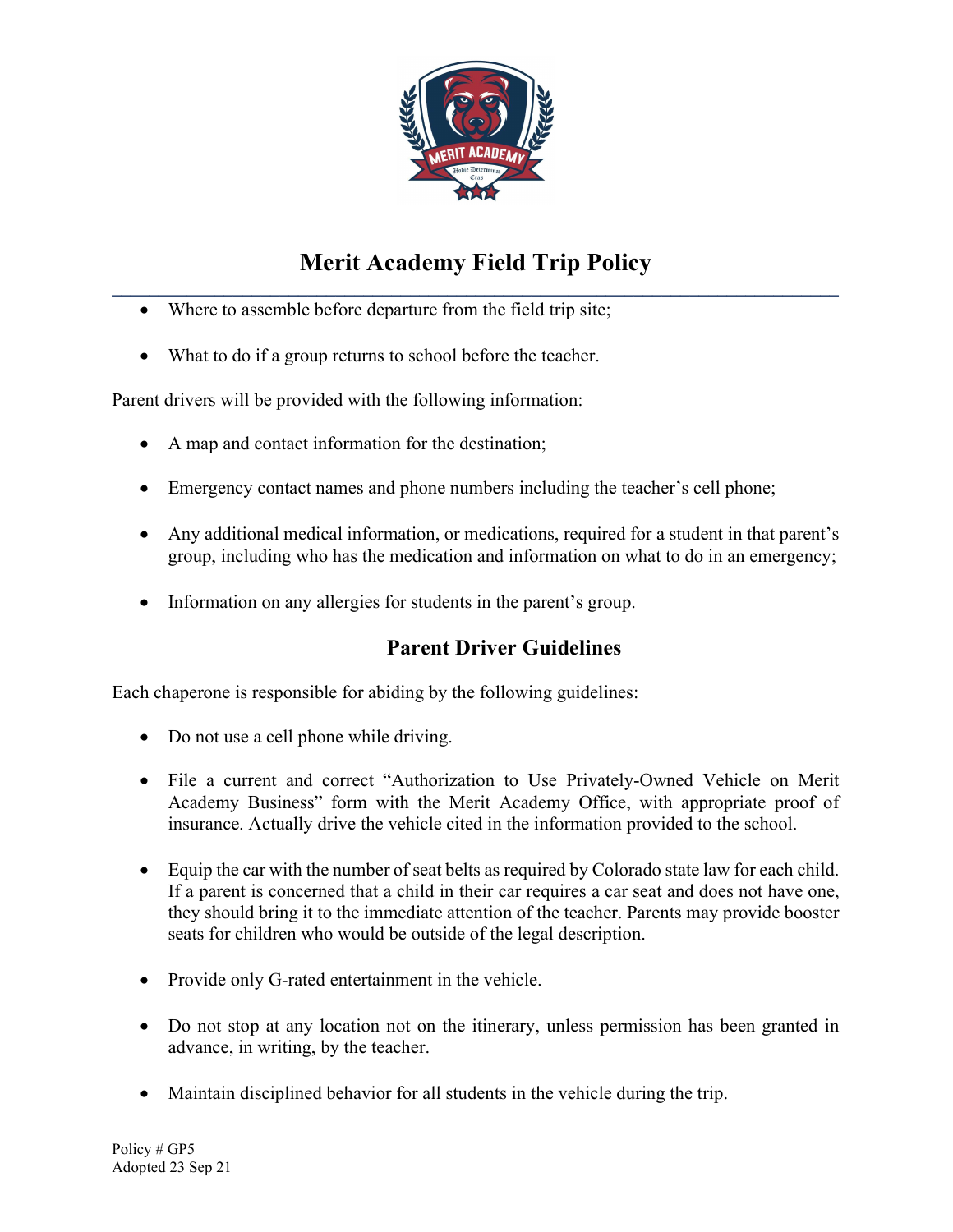

# Parent Chaperone Guidelines

Each chaperone is responsible for abiding by the following guidelines:

- Siblings may not attend any field trip.
- Do not talk on a cell phone for an extended conversation anytime the chaperone is responsible for students on the trip, except as required for student health, safety, welfare, or to get the students to and from the destination.
- Do not provide snacks to any student.
- Know where the students assigned to your group are at all times.
- Do not leave your group unattended at any time during the field trip.
- Ensure your group maintains behavior standards consistent with Merit Academy expectations.
- Do not give permission to students to do anything that contradicts the written or spoken instructions of the teacher or administrator in charge.

# Chaperone to Student Ratio

The Merit Academy adult-to-student ratio is generally 1:10 for third through eighth grade and 1:5 for Kindergarten through second grade. This guideline applies to all local, non-overnight field trips.

# Exceptions

In the event that a parent is not selected to drive on a field trip and is not comfortable allowing their student to ride with someone else, that parent may choose to drive the student to and from the field trip. The parent needs to alert the teacher as soon as possible so that all of the pertinent information can be copied and made available. The parent must deliver and pick up their child at